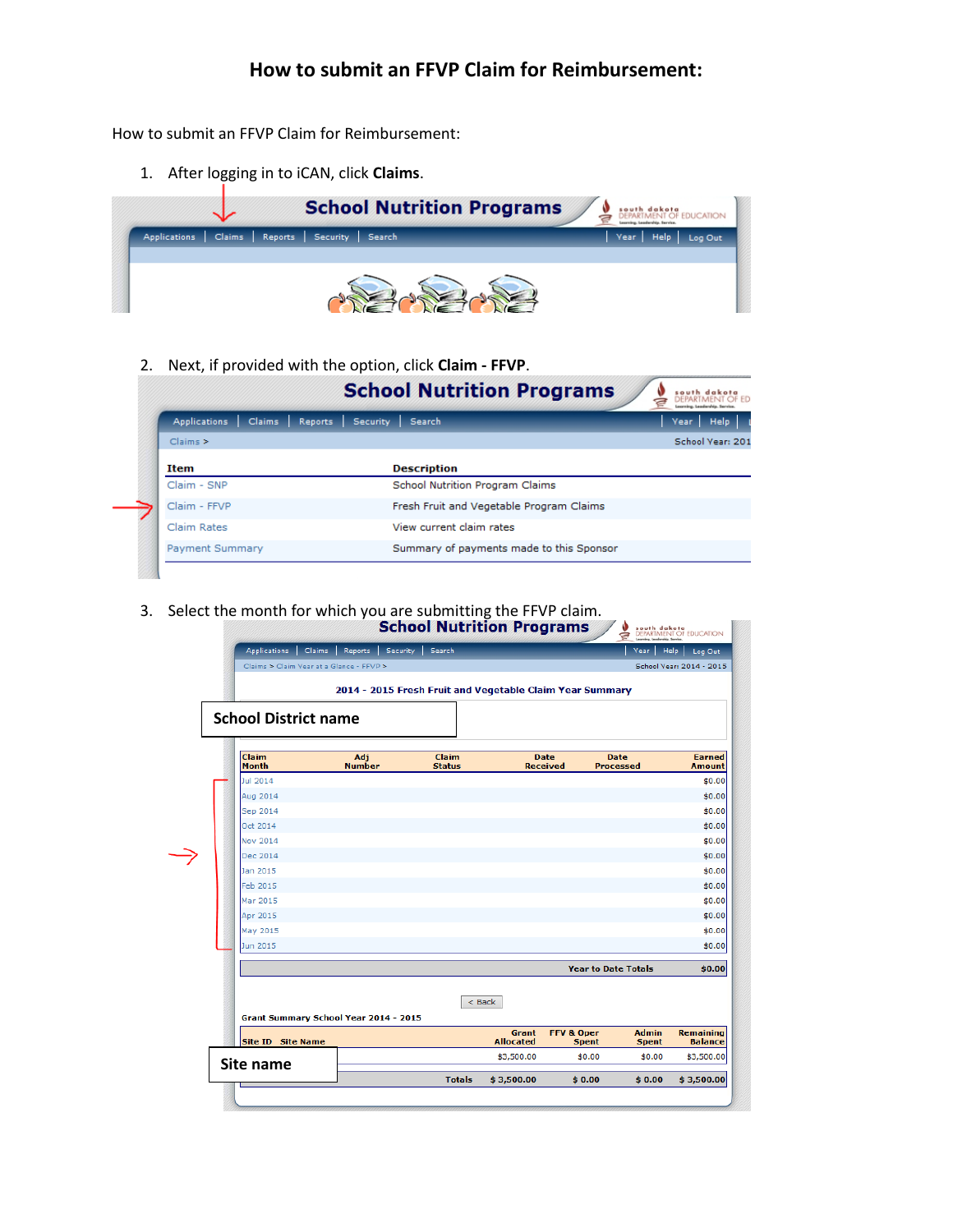Please note: the bottom of this page also provides an ongoing grant summary. This will allow for you to know how much of your allocation is remaining.

#### 4. After selecting your month, click '**Add Original Claim**'.

|                                          |                                          |                                                           |                                |                                 | a<br>Leonsing, Leadership, Service. | DEPARTMENT OF EDUCATION            |
|------------------------------------------|------------------------------------------|-----------------------------------------------------------|--------------------------------|---------------------------------|-------------------------------------|------------------------------------|
| <b>Applications</b>                      | <b>Claims</b> Reports<br>Security Search |                                                           |                                |                                 | <b>Help</b><br>Year                 | Log Out                            |
| Claims > Claim Year at a Glance - FFVP > |                                          |                                                           |                                |                                 |                                     | School Year: 2014 - 2015           |
|                                          |                                          | 2014 - 2015 Fresh Fruit and Vegetable Claim Month Details |                                |                                 |                                     |                                    |
| 5200100<br>Status: Active                |                                          |                                                           |                                |                                 |                                     |                                    |
| <b>School District name</b>              |                                          |                                                           |                                |                                 |                                     |                                    |
| Claim Month: January 2015                |                                          |                                                           |                                |                                 |                                     |                                    |
| <b>Action</b>                            | Adj<br><b>Number</b>                     | <b>Date</b><br><b>Received</b>                            | <b>Date</b><br><b>Accepted</b> | <b>Date</b><br><b>Processed</b> | <b>Earned</b><br><b>Amount</b>      | <b>Status</b>                      |
|                                          |                                          | There are no claims for this month.                       |                                |                                 |                                     |                                    |
|                                          |                                          |                                                           |                                | <b>Total Earned</b>             | \$0.00                              |                                    |
|                                          |                                          | $<$ Back                                                  | <b>Add Original Claim</b>      |                                 |                                     |                                    |
| Site name                                | ils                                      |                                                           |                                |                                 |                                     |                                    |
| <b>Site</b><br><b>Site Name</b><br>ID    |                                          | <b>Grant</b><br>Period                                    | Grant<br><b>Allocated</b>      | FFV & Oper<br><b>Spent</b>      | <b>Admin</b><br><b>Spent</b>        | <b>Remaining</b><br><b>Balance</b> |
|                                          |                                          | Oct 2014 -<br>Jun 2015                                    | \$8,000.00                     | \$335.84                        | \$0.00                              | \$7,664.16                         |
| Site name                                |                                          |                                                           |                                |                                 |                                     |                                    |

5. Select **'Add'** next to the site that you are adding a claim for. This part may seem redundant, but is helpful for districts with multiple sites participating in the program. W south dokate B

|         |                             |                                    |                  |                                |                                                                 |                                 |                       | School Year: 2014 - 2015 |
|---------|-----------------------------|------------------------------------|------------------|--------------------------------|-----------------------------------------------------------------|---------------------------------|-----------------------|--------------------------|
|         |                             |                                    |                  |                                | 2014 - 2015 Fresh Fruit and Vegetable Claim<br><b>Site List</b> |                                 |                       |                          |
| 5200100 |                             | Status: Active                     |                  |                                |                                                                 |                                 |                       |                          |
|         | <b>School District name</b> |                                    |                  |                                |                                                                 |                                 |                       |                          |
|         | Month/Year<br>Claimed       | <b>Adjustment</b><br><b>Number</b> |                  | <b>Date</b><br><b>Received</b> | <b>Date</b><br><b>Accepted</b>                                  | <b>Date</b><br><b>Processed</b> | <b>Reason</b><br>Code |                          |
|         | Jan 2015                    | 0                                  |                  |                                |                                                                 |                                 |                       |                          |
|         | <b>Actions</b>              | Site ID                            | <b>Cita Name</b> |                                |                                                                 |                                 | <b>Errors</b>         | <b>Status</b>            |
| Add     |                             | 0002                               |                  | Site name                      |                                                                 |                                 |                       |                          |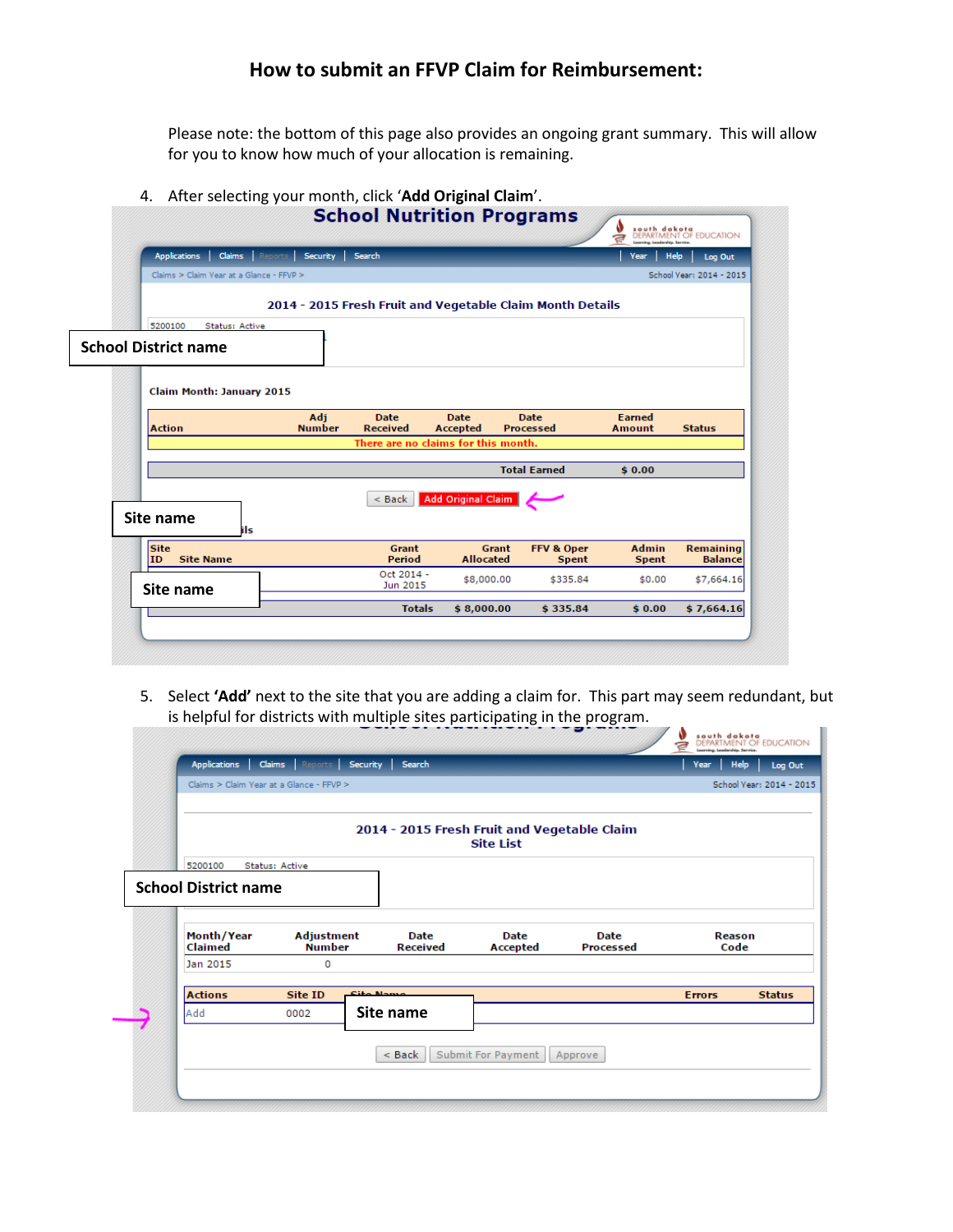6. Next, select the claim expenditures. We will start with the **Fresh Fruit and Vegetable Costs**.

| VIEW   MODIFY   DELETE                                  |
|---------------------------------------------------------|
|                                                         |
|                                                         |
|                                                         |
| Reason<br>Code                                          |
|                                                         |
|                                                         |
| <b>Approved</b><br><b>Expenditures</b><br>$\frac{0}{0}$ |
| 0.00                                                    |
| 0.00                                                    |
| \$0.00<br>0.00                                          |
| \$0.00                                                  |
|                                                         |
|                                                         |
|                                                         |
|                                                         |
| \$0.00<br>\$0.00                                        |

**Please remember** – dollar amounts listed on the claim should reflect what is being claimed for the FFVP. This will require you to look at invoices when filling out the claim. Only claim items that are used in the Fresh Fruit and Vegetable Program for snack during the school day.

Please see next page to continue.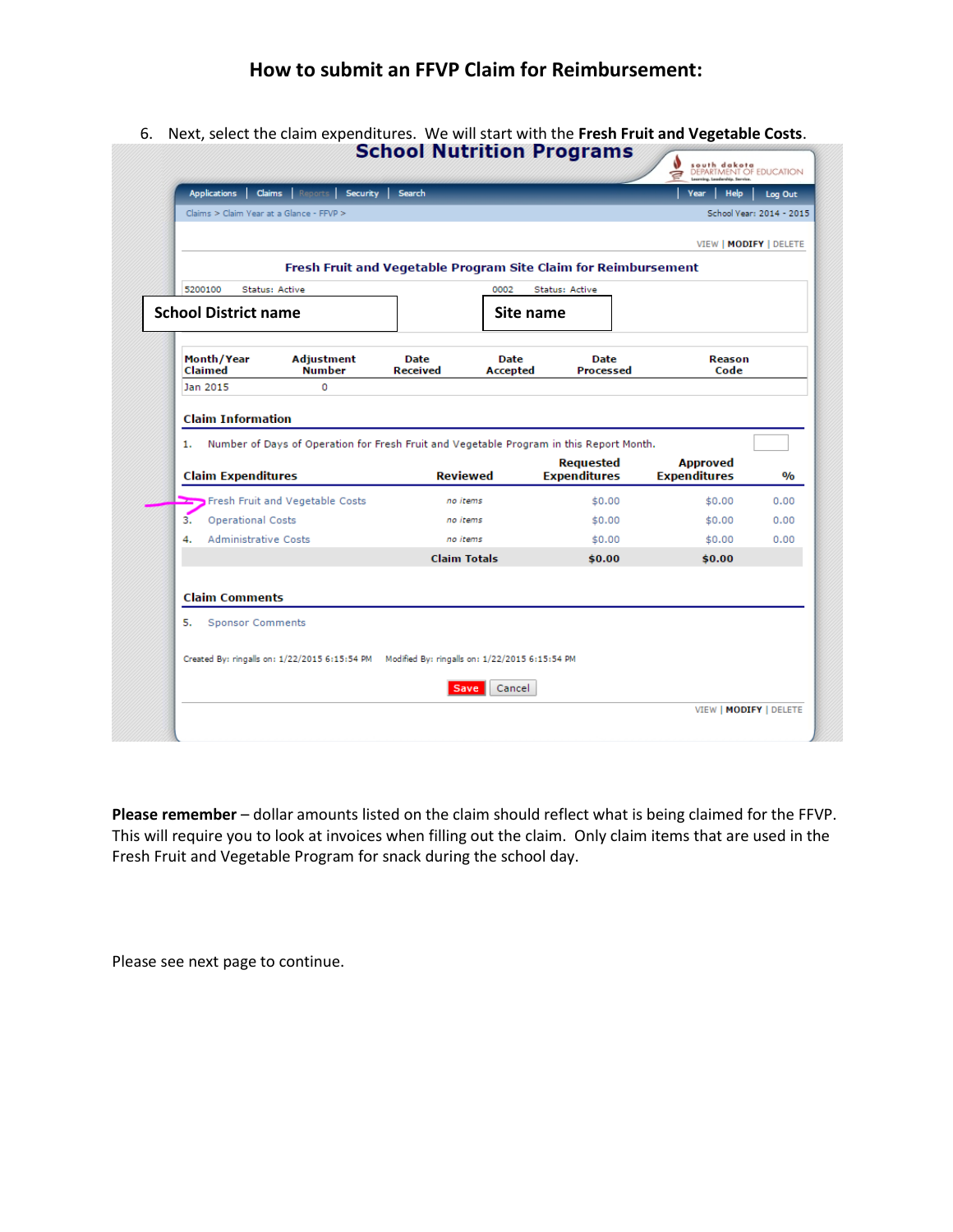7. After clicking on *Fresh Fruit and Vegetable Costs*, enter the product description, size/weight/count of product, number of units, and cost per unit. **The Total Unit Cost will automatically calculate.**

| Claimed  | Month/Year                 | <b>Adjustment</b><br><b>Number</b>                                                            | Date<br><b>Received</b> | Date<br>Accepted           |                                     | Date<br><b>Processed</b> | Reason<br>Code               |                              |
|----------|----------------------------|-----------------------------------------------------------------------------------------------|-------------------------|----------------------------|-------------------------------------|--------------------------|------------------------------|------------------------------|
| Jan 2015 |                            | 0                                                                                             |                         |                            |                                     |                          |                              |                              |
|          | <b>Fresh Fruit</b>         |                                                                                               |                         |                            |                                     |                          |                              |                              |
|          | <b>Product Description</b> |                                                                                               | Unit                    | Size/Weight<br>of Shipping | <b>Number</b><br>of<br><b>Units</b> | Cost<br>per<br>Unit      | <b>Total</b><br>Unit<br>Cost | Item<br><b>Status</b>        |
| 1.       | <b>Bananas</b>             |                                                                                               | 100                     |                            | 3                                   | 19.97                    | 59.91                        |                              |
| 2.       | Kiwi                       |                                                                                               | 50                      |                            | 5                                   | 24.31                    | 121.55                       |                              |
| 3.       |                            |                                                                                               |                         |                            |                                     |                          |                              |                              |
| 4.       |                            |                                                                                               |                         |                            |                                     |                          |                              |                              |
| 5.       |                            |                                                                                               |                         |                            |                                     |                          |                              |                              |
| 6.       |                            |                                                                                               |                         |                            |                                     |                          |                              |                              |
| 7.       |                            |                                                                                               |                         |                            |                                     |                          |                              |                              |
| 8.       |                            |                                                                                               |                         |                            |                                     |                          |                              |                              |
| 9.       |                            |                                                                                               |                         |                            |                                     |                          |                              |                              |
| 10.      |                            |                                                                                               |                         |                            |                                     |                          |                              |                              |
|          | More Lines                 |                                                                                               |                         |                            |                                     | <b>Total Cost</b>        | \$181.46                     | \$0.00                       |
|          | <b>Fresh Vegetables</b>    |                                                                                               |                         |                            |                                     |                          |                              |                              |
|          | <b>Product Description</b> |                                                                                               | <b>Unit</b>             | Size/Weight<br>of Shipping | <b>Number</b><br>of<br><b>Units</b> | Cost<br>per<br>Unit      | <b>Total</b><br>Unit<br>Cost | <b>Item</b><br><b>Status</b> |
| 1.       | Eggplant                   |                                                                                               | 3                       |                            | $\mathbf{1}$                        | 14.95                    | 14.95                        |                              |
| 2.       |                            |                                                                                               |                         |                            |                                     |                          |                              |                              |
| 3.       |                            |                                                                                               |                         |                            |                                     |                          |                              |                              |
| 4.       |                            |                                                                                               |                         |                            |                                     |                          |                              |                              |
| 5.       |                            |                                                                                               |                         |                            |                                     |                          |                              |                              |
| 6.       |                            |                                                                                               |                         |                            |                                     |                          |                              |                              |
| 7.       |                            |                                                                                               |                         |                            |                                     |                          |                              |                              |
| 8.       |                            |                                                                                               |                         |                            |                                     |                          |                              |                              |
| 9.       |                            |                                                                                               |                         |                            |                                     |                          |                              |                              |
| 10.      |                            |                                                                                               |                         |                            |                                     |                          |                              |                              |
|          | More Lines                 |                                                                                               |                         |                            |                                     | <b>Total Cost</b>        | \$14.95                      | \$0.00                       |
|          |                            | <b>Fresh Fruit and Vegetable Costs</b>                                                        |                         |                            |                                     |                          | \$196.41                     | \$0.00                       |
|          |                            | Created By: ringalls on: 1/22/2015 6:15:54 PM  Modified By: ringalls on: 1/22/2015 6:15:54 PM |                         |                            |                                     |                          |                              |                              |
|          |                            |                                                                                               |                         |                            |                                     |                          |                              |                              |

- Click save when completed.

See the next page to continue.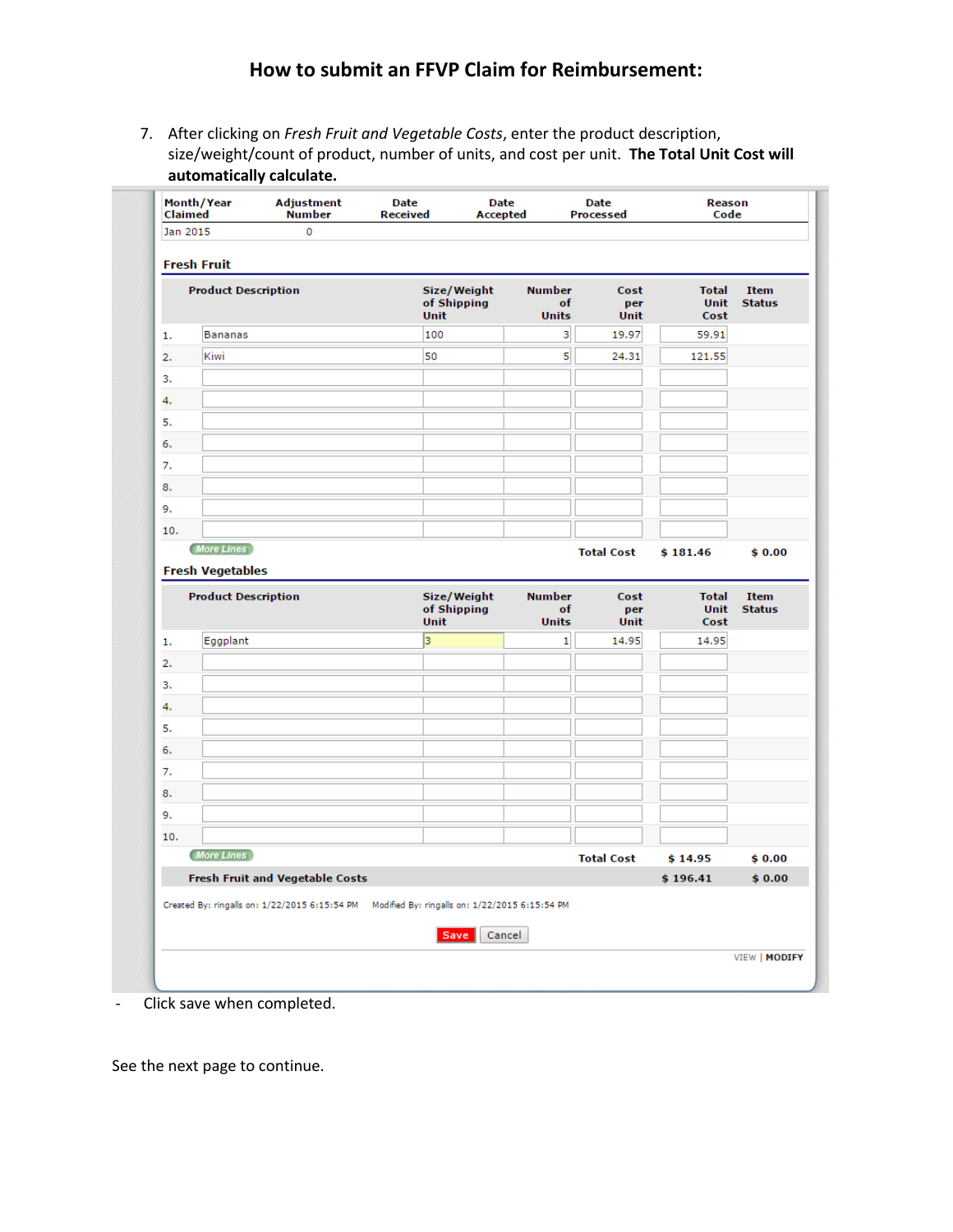| <b>Personnel Costs - Preparation and Service</b><br>(Labor directly related to the preparation and serving of fresh fruit and vegetables) |  |                      |                     |       |                     |  |  |  |
|-------------------------------------------------------------------------------------------------------------------------------------------|--|----------------------|---------------------|-------|---------------------|--|--|--|
| <b>Name\Position</b>                                                                                                                      |  | # of<br><b>Hours</b> | Rate<br>per<br>Hour | Labor | Item<br>Cost Status |  |  |  |
| Sally Strawberry - F/V prep                                                                                                               |  | 20 <sub>1</sub>      | 15                  | 300   |                     |  |  |  |

#### **Small Supplies/Other Operational Costs**

| (Small supplies - e.g. napkins, paper plates, utensils, bowls, pans and the like. Other - are such items as |  |  |  |
|-------------------------------------------------------------------------------------------------------------|--|--|--|
| Low or no-fat dips, etc.)                                                                                   |  |  |  |

|     | <b>Product Description</b>                                                                   | <b>Number</b><br>of<br><b>Units</b> | Cost<br>per<br><b>Unit</b> | <b>Total</b><br><b>Unit</b><br>Cost | <b>Item</b><br><b>Status</b> |
|-----|----------------------------------------------------------------------------------------------|-------------------------------------|----------------------------|-------------------------------------|------------------------------|
| 1.  | Lowfat Peanut Butter                                                                         | 2                                   | 6.99                       | 13.98                               |                              |
| 2.  |                                                                                              |                                     |                            |                                     |                              |
| 3.  |                                                                                              |                                     |                            |                                     |                              |
| 4.  |                                                                                              |                                     |                            |                                     |                              |
| 5.  |                                                                                              |                                     |                            |                                     |                              |
| 6.  |                                                                                              |                                     |                            |                                     |                              |
| 7.  |                                                                                              |                                     |                            |                                     |                              |
| 8.  |                                                                                              |                                     |                            |                                     |                              |
| 9.  |                                                                                              |                                     |                            |                                     |                              |
| 10. |                                                                                              |                                     |                            |                                     |                              |
|     | More Lines                                                                                   |                                     | <b>Total Cost</b>          | \$0.00                              | 0.00                         |
|     | <b>Operational Costs</b>                                                                     |                                     |                            | \$0.00                              | \$0.00                       |
|     | Created By: ringalls on: 6/19/2015 8:13:49 AM Modified By: ringalls on: 6/19/2015 8:15:59 AM |                                     |                            |                                     |                              |



Total Unit Cost and Item Status say 'zero' as we have not yet saved. Once we save, totals will appear.

8. After clicking Save, click **Finish** if you are done entering in Fresh Fruits and Vegetables costs.

| <b>Claims</b> Reports Security Search<br><b>Applications</b> |                                                                                                                | Learning, Leadership, Inrvice<br>Year<br><b>Help</b><br>Log Out |
|--------------------------------------------------------------|----------------------------------------------------------------------------------------------------------------|-----------------------------------------------------------------|
| Claims > Claim Year at a Glance - FFVP >                     |                                                                                                                | School Year: 2014 - 2015                                        |
|                                                              | Fresh Fruit and Vegetable Program Site Claim for Reimbursement<br><b>Fresh Fruit and Vegetable Costs Items</b> |                                                                 |
| 5200100<br><b>Status: Active</b>                             | 0002<br><b>Status: Active</b>                                                                                  |                                                                 |
| <b>School District name</b>                                  | Site name                                                                                                      |                                                                 |
| The Items have been saved.                                   |                                                                                                                |                                                                 |
|                                                              | <b>Finish</b><br>$\leq$ Edit                                                                                   |                                                                 |
|                                                              |                                                                                                                |                                                                 |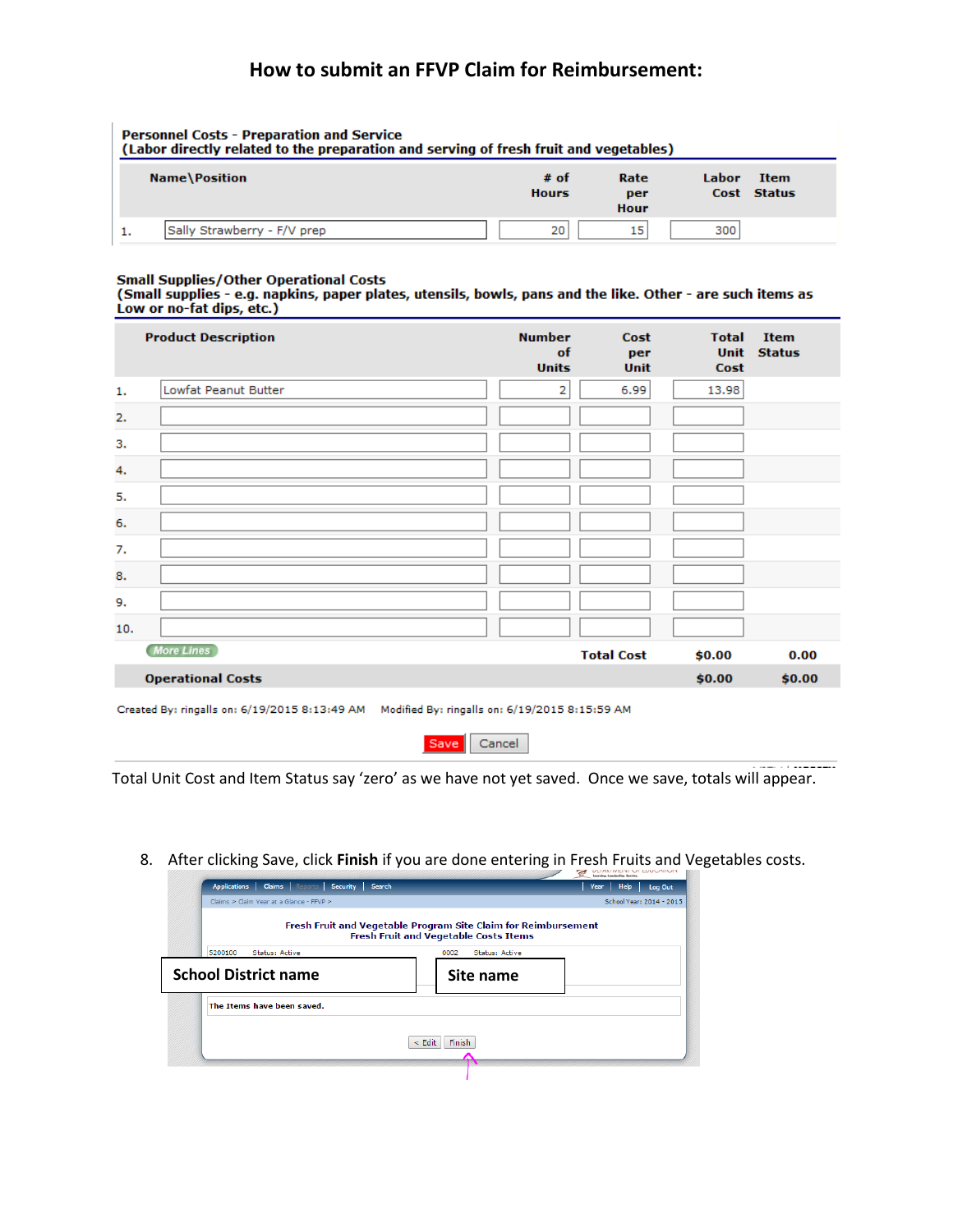9. After clicking finish, the claim will return you back to the claim expenditure page. If you have other costs pertaining to operational costs or administrative costs, click the appropriate categories, and follow the process previously described in Step 7.

| 5200100                                                                                   | Status: Active                                                                               |                  | 0002                    | Fresh Fruit and Vegetable Program Site Claim for Reimbursement<br><b>Status: Active</b> |                                        |               |
|-------------------------------------------------------------------------------------------|----------------------------------------------------------------------------------------------|------------------|-------------------------|-----------------------------------------------------------------------------------------|----------------------------------------|---------------|
| <b>School District name</b>                                                               |                                                                                              |                  | Site name               |                                                                                         |                                        |               |
| Code                                                                                      | <b>Error Description</b>                                                                     |                  |                         |                                                                                         |                                        |               |
| 43000                                                                                     | Number of Operating Days must be greater than 0.                                             |                  |                         |                                                                                         |                                        |               |
| Month/Year<br>Claimed                                                                     | Adjustment<br><b>Number</b>                                                                  | Date<br>Received | <b>Date</b><br>Accepted | Date<br>Processed                                                                       | Reason<br>Code                         |               |
|                                                                                           |                                                                                              |                  |                         |                                                                                         |                                        |               |
|                                                                                           | o                                                                                            | 01/22/2015       |                         |                                                                                         |                                        |               |
|                                                                                           |                                                                                              |                  |                         |                                                                                         |                                        |               |
|                                                                                           |                                                                                              |                  |                         | Number of Days of Operation for Fresh Fruit and Vegetable Program in this Report Month. |                                        | 12            |
|                                                                                           |                                                                                              |                  | <b>Reviewed</b>         | <b>Requested</b><br><b>Expenditures</b>                                                 | <b>Approved</b><br><b>Expenditures</b> | $\frac{0}{0}$ |
|                                                                                           | Fresh Fruit and Vegetable Costs                                                              |                  |                         | \$196.41                                                                                | \$0.00                                 | 0.00          |
| <b>Operational Costs</b>                                                                  |                                                                                              |                  | no items                | \$0.00                                                                                  | \$0.00                                 | 0.00          |
| <b>Administrative Costs</b>                                                               |                                                                                              |                  | no items                | \$0.00                                                                                  | \$0.00                                 | 0.00          |
| Jan 2015<br><b>Claim Information</b><br>1.<br><b>Claim Expenditures</b><br>2.<br>з.<br>4. |                                                                                              |                  | <b>Claim Totals</b>     | \$196.41                                                                                | \$0.00                                 |               |
|                                                                                           |                                                                                              |                  |                         |                                                                                         |                                        |               |
| <b>Claim Comments</b>                                                                     |                                                                                              |                  |                         |                                                                                         |                                        |               |
| 5.<br><b>Sponsor Comments</b>                                                             |                                                                                              |                  |                         |                                                                                         |                                        |               |
|                                                                                           | Created By: ringalls on: 1/22/2015 6:15:54 PM Modified By: ringalls on: 1/22/2015 6:17:52 PM |                  |                         |                                                                                         |                                        |               |

- 10. Remember to include the **Number of Days of Operation** for Fresh Fruit and Vegetable Program in the claimed month. Once you have completed the claim, click **Save**.
- 11. After clicking *save*, click **Finish**.

| $22.7$ and $20.00$ and $20.00$ and $20.00$ and $20.00$ and $20.00$ and $20.00$ and $20.00$ and $20.00$ and $20.00$ and $20.00$ and $20.00$ and $20.00$ and $20.00$ and $20.00$ and $20.00$ and $20.00$ and $20.00$ and $20.00$ |                                                                | south dakota<br>DEPARTMENT OF EDUCATION |
|--------------------------------------------------------------------------------------------------------------------------------------------------------------------------------------------------------------------------------|----------------------------------------------------------------|-----------------------------------------|
| Applications   Claims   Reports   Security   Search                                                                                                                                                                            |                                                                | Log Out<br><b>Help</b><br>Year          |
| Claims > Claim Year at a Glance - FFVP >                                                                                                                                                                                       |                                                                | School Year: 2014 - 20                  |
|                                                                                                                                                                                                                                | Fresh Fruit and Vegetable Program Site Claim for Reimbursement |                                         |
| <b>School District name</b>                                                                                                                                                                                                    | Site name                                                      |                                         |
| The Site Claim has been saved.                                                                                                                                                                                                 |                                                                |                                         |
|                                                                                                                                                                                                                                | $<$ Edit<br><b>Finish</b>                                      |                                         |
|                                                                                                                                                                                                                                |                                                                |                                         |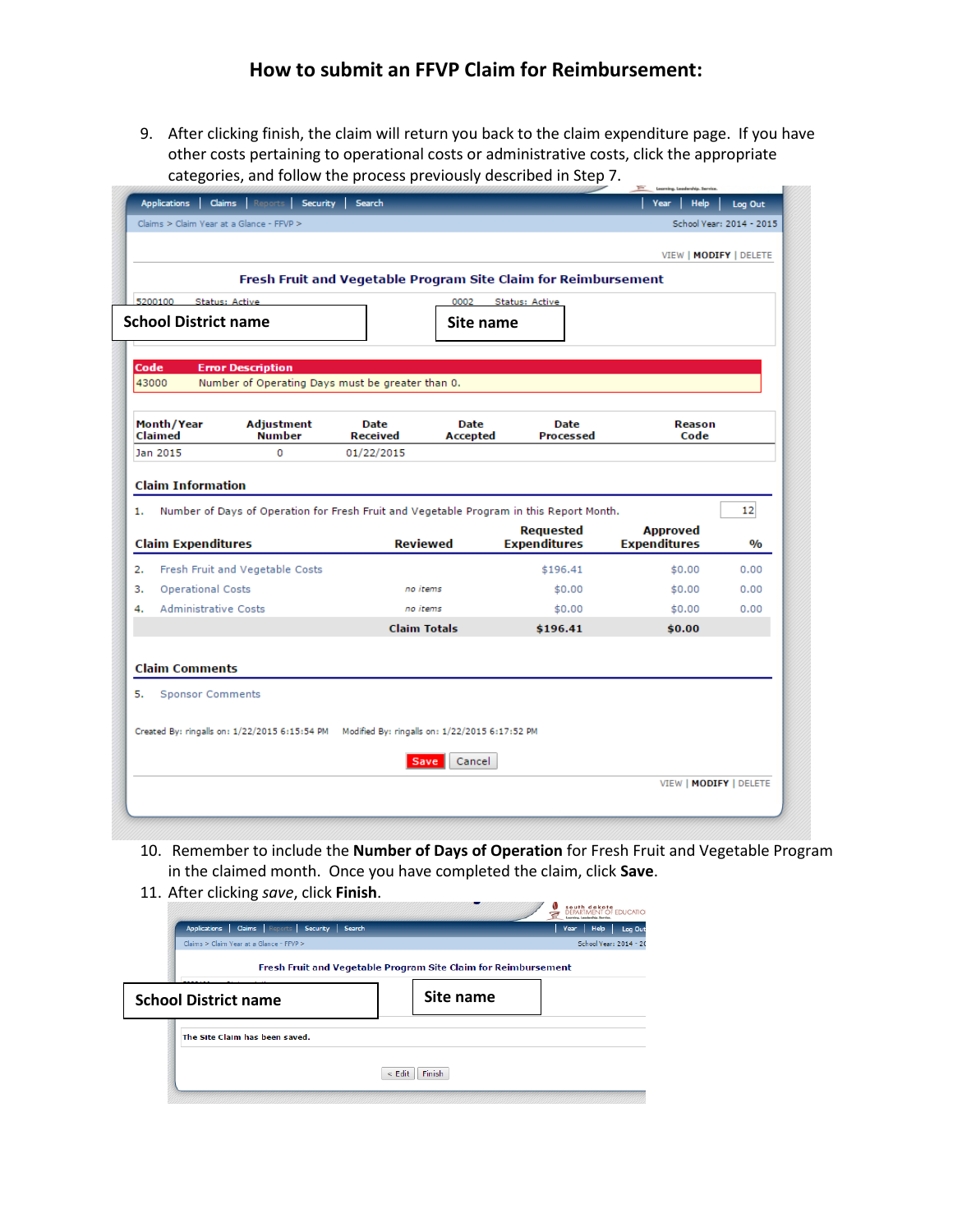12. After clicking *finish*, click the **Submit For Payment** button.

| <b>Applications</b>                      |                                    | <b>Claims Reports Security Search</b>       |                                   |                          | Year           | Help<br>Log Out          |
|------------------------------------------|------------------------------------|---------------------------------------------|-----------------------------------|--------------------------|----------------|--------------------------|
| Claims > Claim Year at a Glance - FFVP > |                                    |                                             |                                   |                          |                | School Vear: 2014 - 2015 |
|                                          |                                    | 2014 - 2015 Fresh Fruit and Vegetable Claim | <b>Site List</b>                  |                          |                |                          |
| 5200100<br><b>School District name</b>   | <b>Status: Active</b>              |                                             |                                   |                          |                |                          |
|                                          |                                    |                                             |                                   |                          |                |                          |
| Month/Year<br>Claimed                    | <b>Adjustment</b><br><b>Number</b> | <b>Date</b><br><b>Received</b>              | <b>Date</b><br><b>Accepted</b>    | <b>Date</b><br>Processed | Reason<br>Code |                          |
| Jan 2015                                 | 0                                  | 01/22/2015                                  |                                   |                          |                |                          |
| <b>Actions</b>                           | Site ID                            | <b>Site Name</b>                            |                                   |                          | <b>Errors</b>  | <b>Status</b>            |
| View   Modify                            | 0002                               | Site name                                   |                                   |                          |                |                          |
|                                          |                                    | $8$ Back                                    | <b>Submit For Payment Approve</b> |                          |                | Validated                |

**\*\*\*Please note:** If an update or adjustment is made to the claim, be sure to click **Submit for Payment**, when updates and adjustments are complete. If this button is not clicked, the system will not identify the claim for payment.

| Claims > Claim Year at a Glance - FFVP >             | <b>Claims</b> Reports              | Security  <br>Search                        |                         |                                 | <b>Help</b><br>Year   | Log Out<br>School Year: 2014 - 2015 |
|------------------------------------------------------|------------------------------------|---------------------------------------------|-------------------------|---------------------------------|-----------------------|-------------------------------------|
|                                                      |                                    | 2014 - 2015 Fresh Fruit and Vegetable Claim | <b>Site List</b>        |                                 |                       |                                     |
| <b>School District name</b><br>Month/Year<br>Claimed | <b>Adjustment</b><br><b>Number</b> | <b>Date</b><br><b>Received</b>              | <b>Date</b><br>Accepted | <b>Date</b><br><b>Processed</b> | <b>Reason</b><br>Code |                                     |
| Jan 2015                                             | 0                                  | 01/22/2015                                  |                         |                                 | Original              |                                     |
| <b>Actions</b>                                       | Site ID                            | <b>Site Name</b>                            |                         |                                 | <b>Errors</b>         | <b>Status</b>                       |
| View   Modify                                        | 0002                               | Site name                                   |                         |                                 |                       | Pending<br>Approval                 |
|                                                      |                                    | $<$ Back                                    | Submit For Payment      | Approve                         |                       |                                     |
|                                                      |                                    |                                             |                         |                                 |                       |                                     |

13. After submitting for payment, the claim status is now listed as Pending Approval.